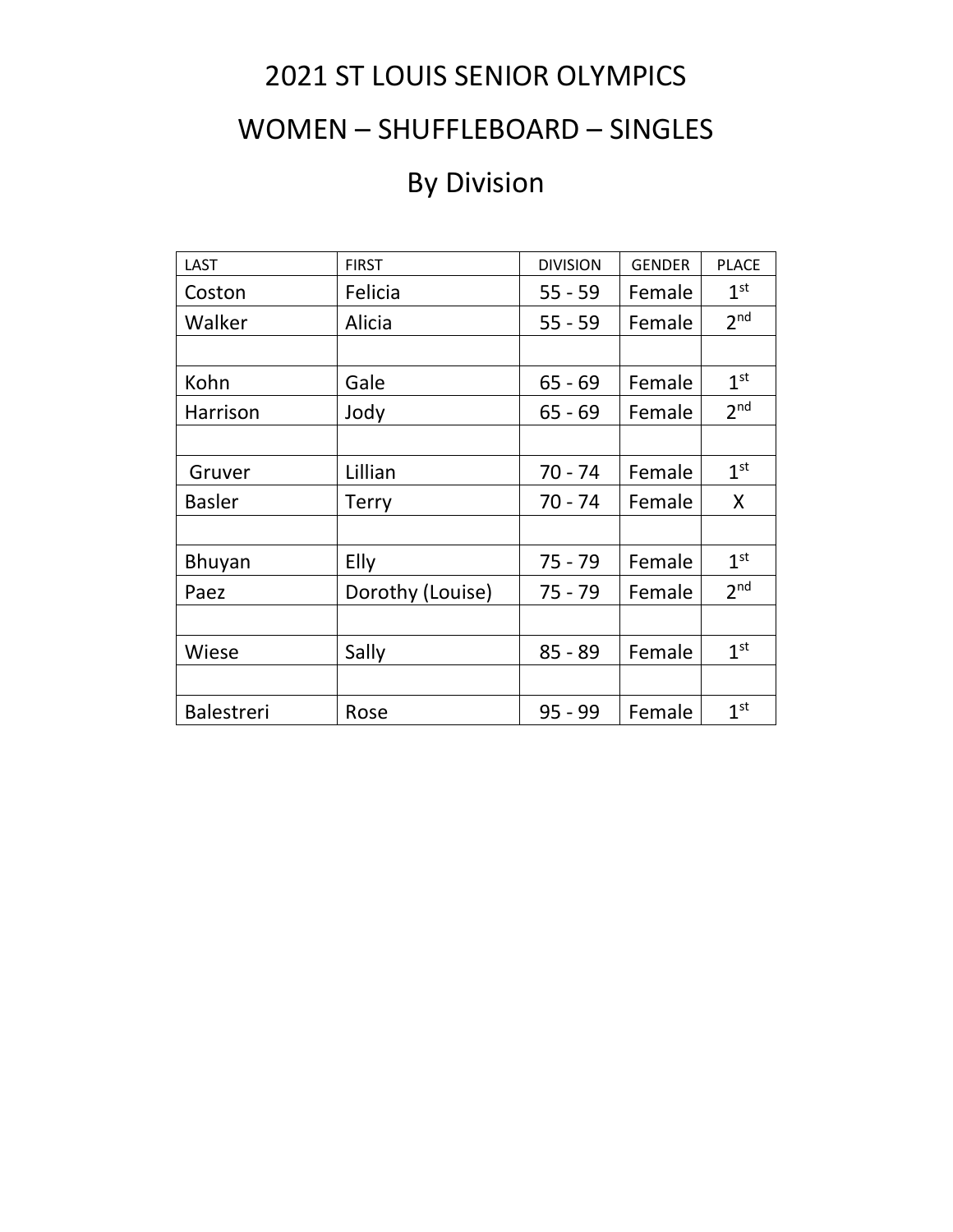## 2021 ST LOUIS SENIOR OLYMPICS

#### MEN – SHUFFLEBOARD – SINGLES

# By Division (Page 1 of 2)

| LAST           | <b>FIRST</b> | <b>DIVISION</b> | <b>GENDER</b> | <b>PLACE</b>    |
|----------------|--------------|-----------------|---------------|-----------------|
| Reed           | Joseph       | $50 - 54$       | Male          | 1 <sup>st</sup> |
|                |              |                 |               |                 |
| Oligschlaeger  | Patrick      | $55 - 59$       | Male          | 1 <sup>st</sup> |
| Goldfarb       | Dave         | $55 - 59$       | Male          | X               |
|                |              |                 |               |                 |
| O'Connor       | John         | $65 - 69$       | Male          | 1 <sup>st</sup> |
| Van Matre      | Glen         | $65 - 69$       | Male          | 2 <sub>nd</sub> |
| Schwartz       | Scott        | $65 - 69$       | Male          | Χ               |
|                |              |                 |               |                 |
| Helzerman      | Larry        | $70 - 74$       | Male          | 1 <sup>st</sup> |
| Nesseth        | Stephen      | 70 - 74         | Male          | 2 <sup>nd</sup> |
| Jennerjohn     | <b>Bob</b>   | $70 - 74$       | Male          | 3 <sup>rd</sup> |
| <b>Bruce</b>   | Michael      | 70 - 74         | Male          | 4 <sup>th</sup> |
| Rehling        | Dennis       | $70 - 74$       | Male          | 5 <sup>th</sup> |
| Boyd           | Scott        | 70 - 74         | Male          | 6 <sup>th</sup> |
| McClintock     | Marty        | 70 - 74         | Male          | X               |
| Harter         | Charles      | 70 - 74         | Male          | Χ               |
| <b>Bellmer</b> | Jack         | 70 - 74         | Male          | Χ               |